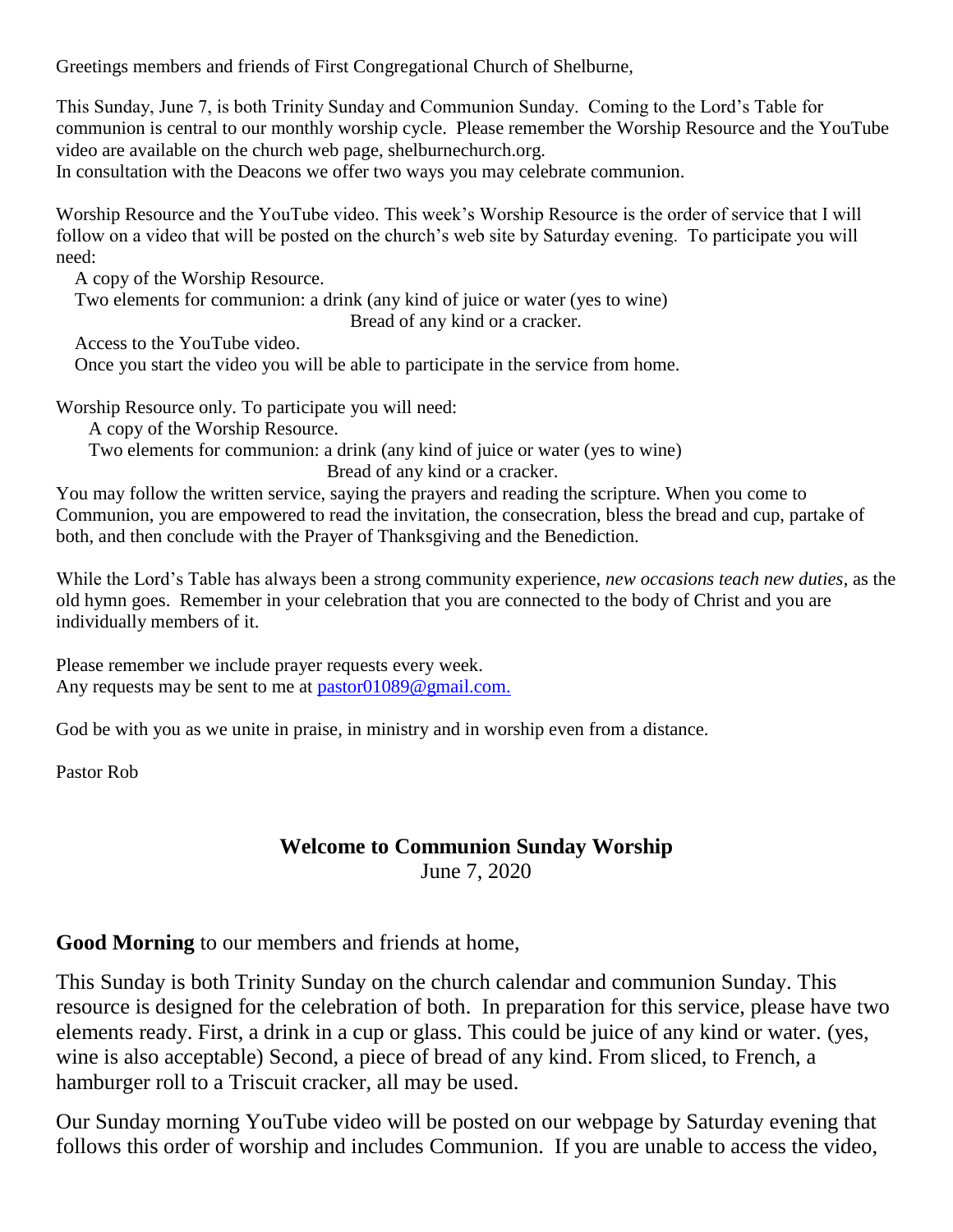you are welcome and encouraged to follow this resource on your own and celebrate Communion by reading the Communion prayers and serving yourself keeping in mind that even when alone, we are all a part of the body of Christ.

## **And now let us be in worship**

## **A Call to Worship**

Almighty God, creator of the universe, beyond all knowledge and all understanding, Christ, our Savior, who walks with us, Holy Spirit, who touches our hearts with gifts for ministry, We praise you, we honor you, we glorify you, Creator, Christ and Holy Spirit!

## **Morning Prayer & Lord's Prayer**

God of overflowing grace, you have called us into this week and so we come this morning in thanksgiving and praise. We pray for your Holy Spirit to be our guide, our comfort and our strength each morning that we rise. In this new week may we walk further with your Christ, seeking his ways for us. This we pray in the name of Jesus who taught us to pray saying… *Our Father, who art in heaven, hallowed be thy name. Thy kingdom come, thy will be done, on earth as it is in heaven. Give us this day our daily bread and forgive us our debts as we forgive our debtors. And lead us not into temptation but deliver us from evil. For thine is the kingdom and the power and the glory forever.* Amen.

# **Prayers of the People**

Our prayers this morning center on the trinity of God. The first prayer is from Francis of Assisi. The second from Eric Milner White. There is time for personal prayer and reflection. Let us clear our minds and focus our thoughts, let us come to God.

You are holy. You are holy, Lord, the only God and your deeds are wonderful.

You are strong, you are great. You are the most high, you are almighty.

You, holy Father, are King of heaven and earth. You are three and one, Lord God, all good.

You are good, all good, supreme good, Lord God, living and true.

You are love, you are wisdom. You are humility, you are endurance.

You are rest, you are peace. You are joy and gladness, you are justice and moderation.

You are all riches and you suffice for us. You are beauty, you are gentleness.

You are our protector, you are our guardian and defender.

You are courage, you are our haven and our hope.

You are our faith, our great consolation. You are our eternal life, great and wonderful Lord. God almighty, merciful savior.

Jesus, Creator, recreate and renew me. Jesus Savior save me from sin and save me from self. Jesus, High Priest, pity me, plead for me and purify me. Jesus, Prophet, waken and warn me.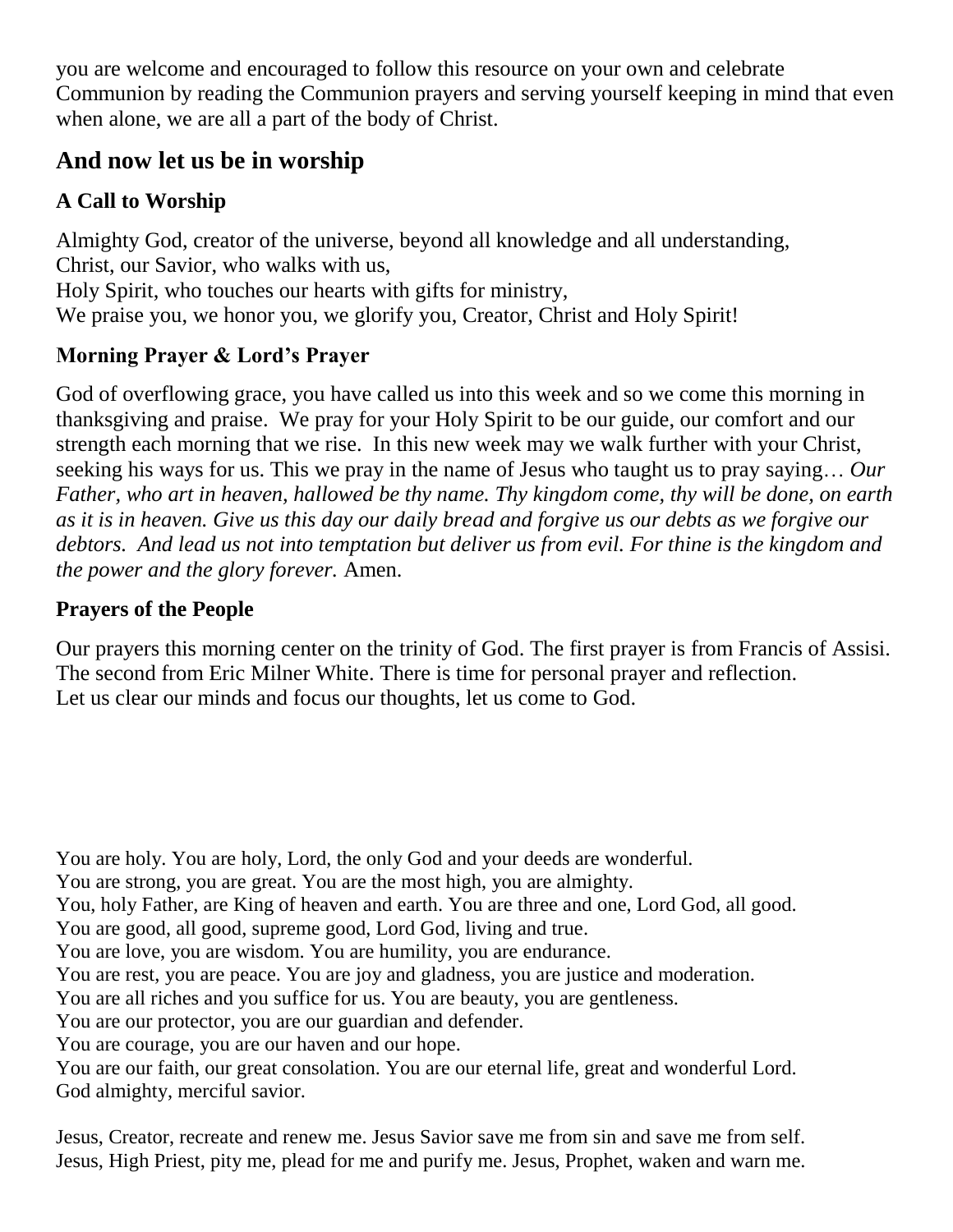Jesus, King, rule me. Jesus the Way, Jesus my friend, go with me always. Jesus, the Truth, teach me and counsel me. Make me all true. Jesus, true light, scatter my darkness. Jesus, true bread, strengthen my weakness. Jesus, Good Shepherd, lead me and feed me. Jesus the Life, life in me always, that I may adore thee, My Lord, and my God.

Gracious God, in this moment of prayer of meditation, as we come before you, may our prayers rise to you and lift those who are in need this day……

In this time of uncertainty, unrest and seeking justice and peace, safety and security, we fervently offer our prayers for those who suffer, those who stand for those who cannot, and those who work for a better way of life for all your people…..

May we find your peace O God, Creator, Christ and Holy Spirit, working beyond us, with us and in us. Amen.

## **The Trinity:** *Seeing Beyond, In and With*

The concept of the Trinity, as worded in the Gospels, *Father, Son, Holy Spirit*, is not spelled out in the Christian scriptures in any specificity. We do see the big three together. Today's text from the gospel of Matthew is a case in point. "*Baptize,*" says Jesus, "*in the name of the Father, Son and Holy Spirit*" but there is no theological explanation that connects the three together in precise language. This has left the explaining to a couple of thousand years of authors, and writers, priests and ministers, scholars and theologians. What seems to be in most folk's minds is the specific formula and a collection of symbols. To get beyond that, often proves to be an exercise in confusion and circular conversation. The Trinity, even though that word does not show up in the Gospels, is one of the foundational pieces of the Christian church in describing the nature of God. Today's text is from the Gospel according to Matthew 28:16-20

Now the eleven disciples went to Galilee, to the mountain to which Jesus had directed them. When they saw him, they worshiped him; but some doubted. And Jesus came and said to them,

"*All authority in heaven and on earth has been given to me. Go therefore and make disciples of all nations, baptizing them in the name of the Father and of the Son and of the Holy Spirit, and teaching them to obey everything that I have commanded you. And remember, I am with you always, to the end of the age."*

> Here ends the reading from The Gospel According to Matthew

The question for this Trinity Sunday is: how do we see and how do we experience the Trinity in our lives today? One way to ponder this is from the perspective of God creator is God beyond me, Jesus of Nazareth is God with me, and the Holy Spirit is God in me. I would encourage you to reflect on this question and then prepare for to come to the table of Christ for communion.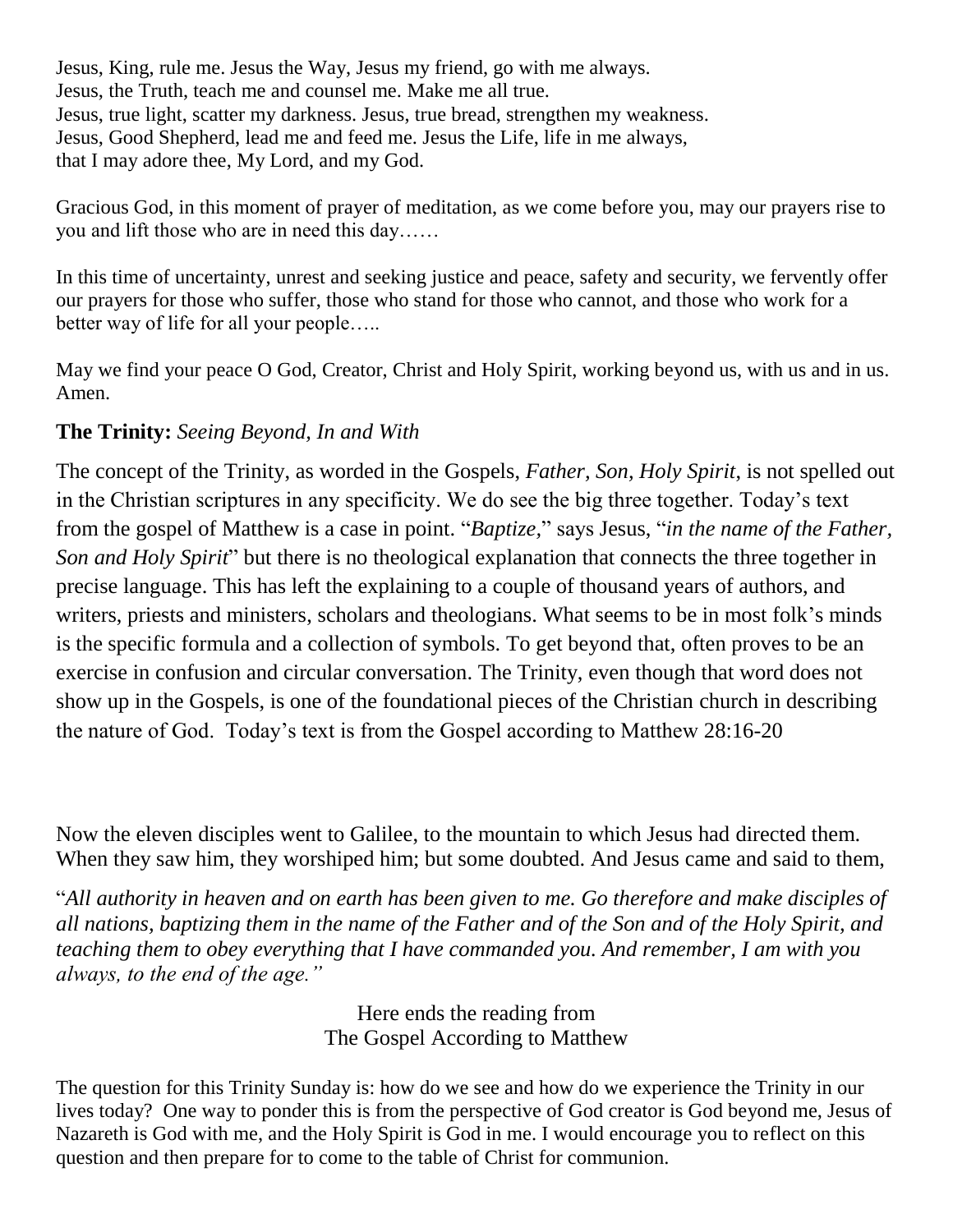## **The Sacrament of Communion**

### The Invitation

Whether we gather in our meeting house, in the hall, on our front lawn, on the beach, upon a mountain top, or in living rooms, when we gather to break bread in remembrance of Jesus, when we gather to pass the cup of life and to acknowledge our new covenant in Christ, we have gathered around the Lord's Table. All are welcome here. Where you have been, where you are today, what you have done in this life, or left undone, if you are broken, or whole, joyful or tearful, wandering or confused, you are welcome here in the hopes of finding God's love, God's forgiveness, God's mercy, and God's healing in this bread and in this cup. This is the Lord's table, come from the East and from the West, from the North and from the South, and gather here, not because you must, because you may.

#### The Prayer of Consecration

Fill us with your glory, O God, and send your Holy Spirit on these offerings that you have created. As this bread was scattered on the mountains, the hills and in the valleys, and was gathered to become a single body And as this fruit of the vine, sprung from the holy vine of David, and became a single mystery, so too gathers the church of Jesus Christ. Each time that we eat this bread and drink from this chalice we announce Christ's death and proclaim his resurrection. In Christ the light which shines for us all has come into this world, and he has become one with us that we may become one with you. Thanks be to you, O God, your Christ and the Holy Spirit, for this great gift and for bringing us to this, the table of your grace. Amen.

### Blessing of the Bread

On the night that Jesus was to be betrayed, he sat at table with all of his disciples. During the course of the meal, he took bread off the table. When he had given thanks, he broke it and gave it to them, saying, "This is my body, which is given for you. Do this in remembrance of me." (You break your bread and eat)

#### **Blessing of the Cup**

Again, on that same night, Jesus took a cup after supper, saying, "This cup that is poured out for you is the new covenant in my blood. For I tell you that from now on I will not drink of the fruit of the vine until the kingdom of God comes. (You may drink from your cup)

#### Prayer of Thanksgiving